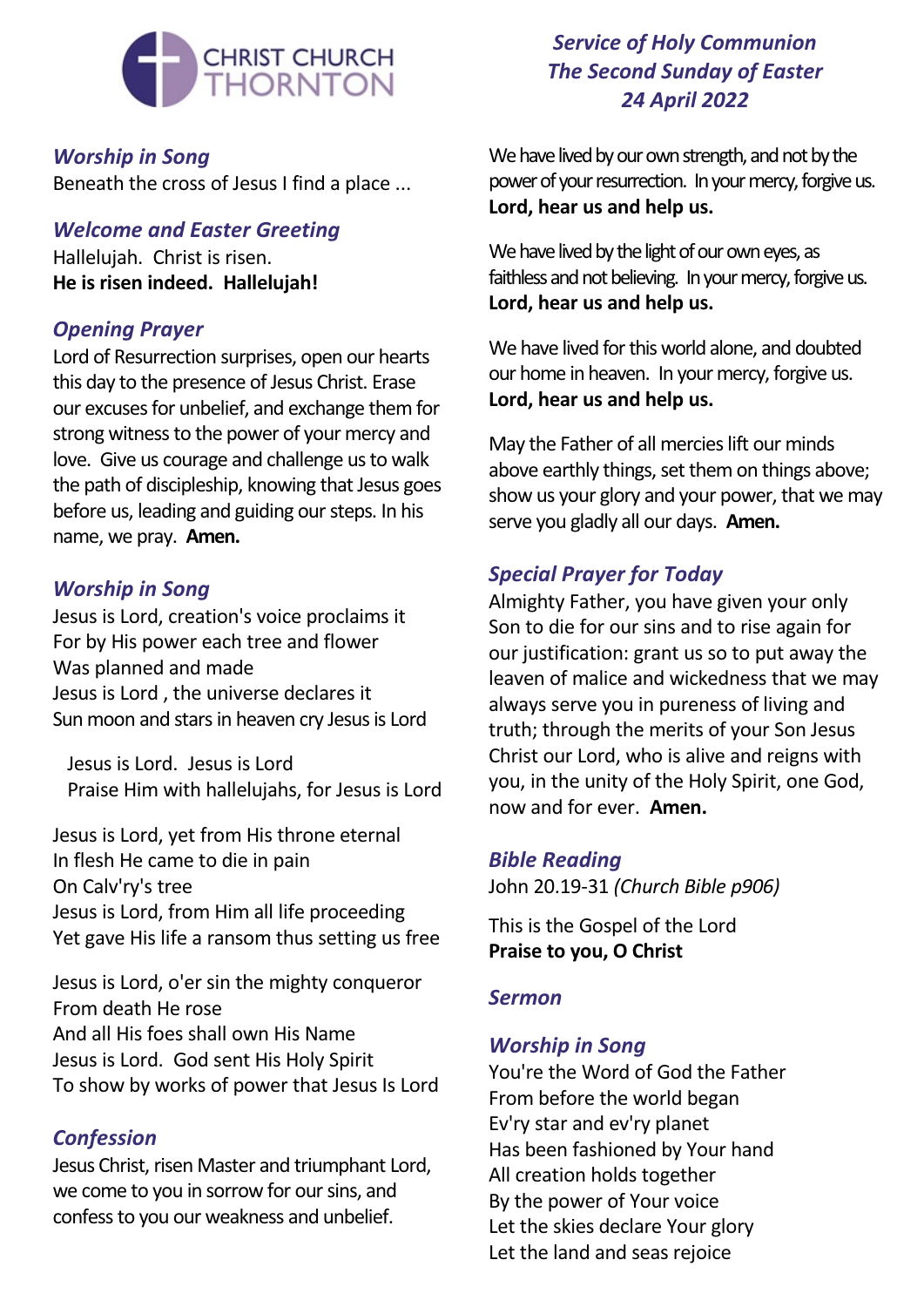You're the author of creation You're the Lord of ev'ry man And Your cry of love rings out across the lands

Yet You left the gaze of angels Came to seek and save the lost And exchanged the joy of heaven For the anguish of a cross With a prayer You fed the hungry With a word You stilled the sea Yet how silently You suffered That the guilty may go free

With a shout You rose victorious Wresting victory from the grave And ascended into heaven Leading captives in Your wake Now You stand before the Father Interceding for Your own From each tribe and tongue and nation You are leading sinners home

### *Creed*

Let us declare our faith in the resurrection of our Lord Jesus Christ:

**Christ died for oursinsin accordance with the scriptures; he was buried; he wasraised to life on the third day in accordance with the scriptures; afterwards he appeared to his followers, and to all the apostles: this we have received, and this we believe. Amen.**

#### *Prayers*

*At the end:* Merciful Father, **accept these prayers for the sake of your Son, our Saviour Jesus Christ. Amen.**

#### *The Peace*

The risen Christ came and stood among his disciples and said, 'Peace be with you.' Then were they glad when they saw the Lord The peace of the Lord be always with you **and also with you.**

# *Offertory Prayer*

**Everything in heaven and earth comes from you, Lord. We give you only whatis yours. May you be praised forever and ever. Amen.**

# *The Eucharistic Prayer*

The Lord is here. **His Spirit is with us.**

Lift up your hearts. **We lift them to the Lord.**

Let us give thanks to the Lord our God. **It is right to give thanks and praise.**

It is indeed right, it is our duty and our joy, at all times and in all places to give you thanks and praise, holy Father, heavenly King, almighty and eternal God, through Jesus Christ our Lord.

But chiefly are we bound to praise you because you raised him gloriously from the dead. For he is the true paschal lamb who was offered for us, and has taken away the sin of the world. By his death he has destroyed death, and by his rising to life again he has restored to us everlasting life.

Therefore with angels and archangels, and with all the company of heaven, we proclaim your great and glorious name, for ever praising you and saying:

# **Holy, holy, holy Lord, God of power and might, heaven and earth are full of your glory. Hosanna in the highest.**

All glory be to you, our heavenly Father, who, in your tender mercy, gave your only Son our Saviour Jesus Christ to suffer death upon the cross for our redemption; who made there by his one oblation of himself once offered a full, perfect and sufficient sacrifice, oblation and satisfaction for the sins of the whole world; he instituted, and in his holy gospel commanded us to continue, a perpetual memory of his precious death until he comes again.

Hear us, merciful Father, we humbly pray, and grant that, by the power of your Holy Spirit, we receiving these gifts of your creation, this bread and this wine, according to your Son our Saviour Jesus Christ's holy institution, in remembrance of his death and passion, may be partakers of his most blessed body and blood;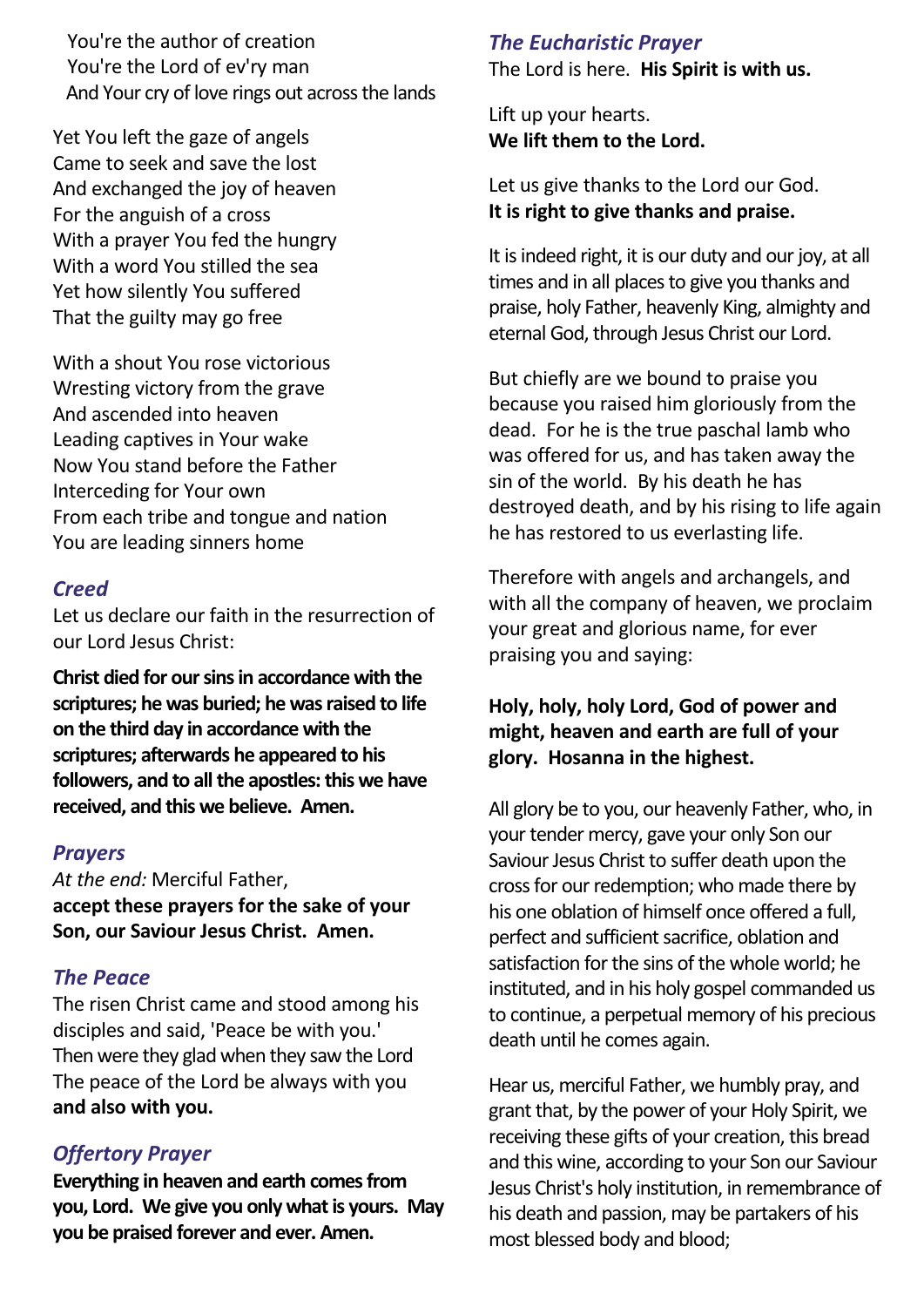who, in the same night that he was betrayed, took bread and gave you thanks; he broke it and gave it to his disciples, saying: Take, eat; this is my body which is given for you; do this in remembrance of me.

In the same way, after supper he took the cup and gave you thanks; he gave it to them, saying: Drink this, all of you; this is my blood of the new covenant, which is shed for you and for many for the forgiveness of sins. Do this, as often as you drink it, in remembrance of me.

#### Praise to you, Lord Jesus:

### **Dying you destroyed our death, rising you restored our life. Lord Jesus, come in glory.**

Therefore, Lord and heavenly Father, in remembrance of the precious death and passion, the mighty resurrection and glorious ascension of your dear Son Jesus Christ, we offer you through him this our sacrifice of praise and thanksgiving.

Grant that by his merits and death, and through faith in his blood, we and all your Church may receive forgiveness of our sins and all other benefits of his passion. Although we are unworthy, through our manifold sins, to offer you any sacrifice, yet we pray that you will accept this the duty and service that we owe. Do not weigh our merits, but pardon our offences, and fill us all who share in this holy communion with your grace and heavenly blessing;

through Jesus Christ our Lord, by whom, and with whom, and in whom, in the unity of the Holy Spirit, all honour and glory be yours, almighty Father, for ever and ever. **Amen.**

## *The Lord's Prayer*

**Our Father in heaven, hallowed be your name, your kingdom come, your will be done, on earth as in heaven. Give us today our daily bread. Forgive us our sins as we forgive those who sin against us. Lead us not into temptation but deliver us from evil. For the kingdom, the power, and the glory are yours now and for ever. Amen.**

# *Breaking of the Bread*

Every time we eat this bread and drink this cup, **we proclaim the Lord's death until he comes.**

# *Giving of Communion*

Draw near with faith. Receive the body of our Lord Jesus Christ which he gave for you, and his blood which he shed for you. Eat and drink in remembrance that he died for you, and feed on him in your hearts by faith with thanksgiving.

*We receive communion*

## *Song during Communion*

Man of sorrows Lamb of God By His own betrayed The sin of man and wrath of God Has been on Jesus laid

Silent as He stood accused Beaten mocked and scorned Bowing to the Father's will He took a crown of thorns

 Oh that rugged cross my salvation Where Your love poured out over me Now my soul cries out hallelujah Praise and honour unto Thee

Sent of heaven God's own Son To purchase and redeem And reconcile the very ones Who nailed Him to that tree

#### *Bridge*

 Now my debt is paid, it is paid in full By the precious blood, that my Jesus spilled Now the curse of sin has no hold on me Whom the Son sets free oh is free indeed

See the stone is rolled away Behold the empty tomb Hallelujah God be praised He's risen from the grave

## *Song during Communion*

Jesus lives, thy terrors now can, O death, no more appal us; Jesus lives, by this we know, thou, Ograve, canst not enthral us. Hallelujah.